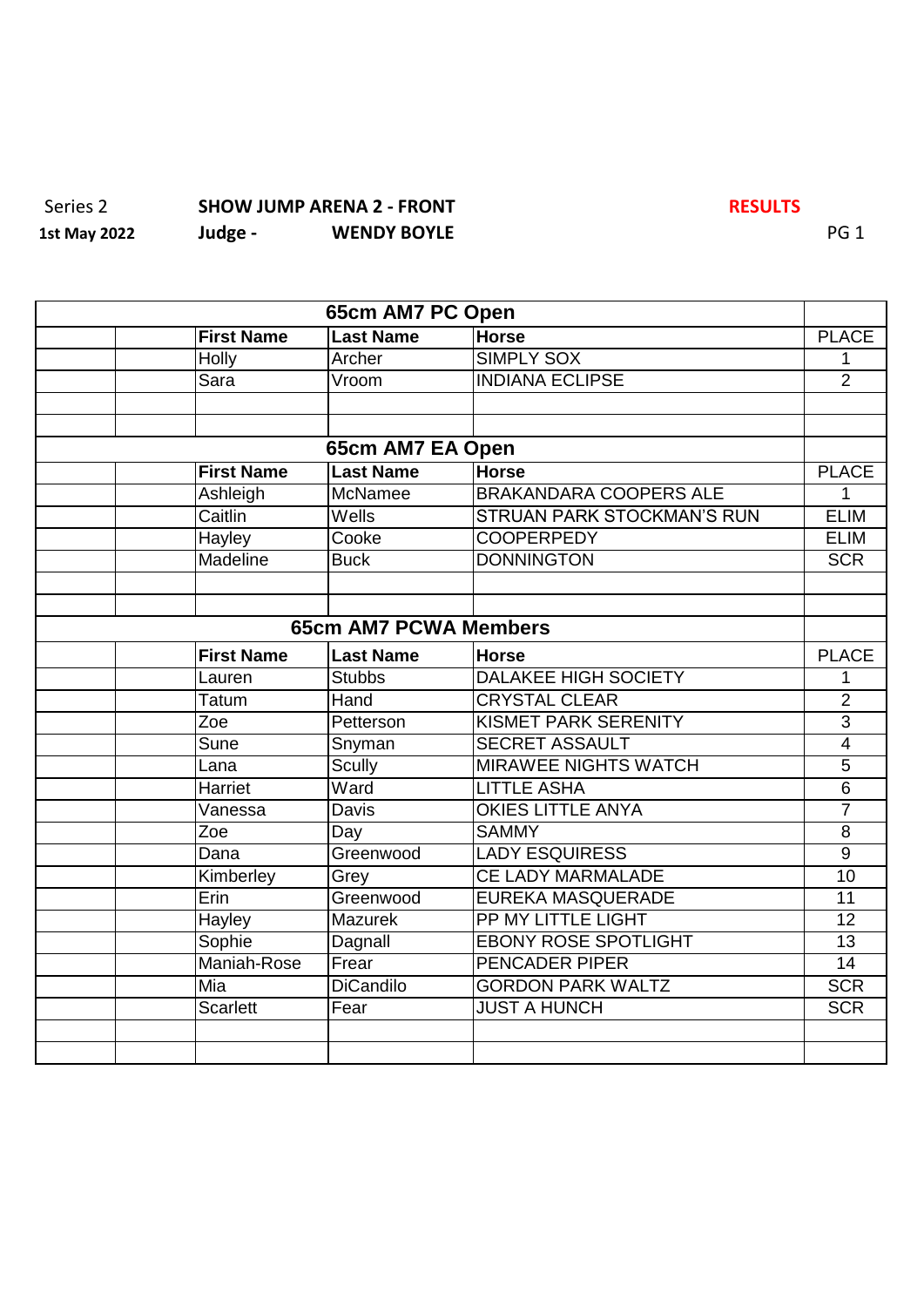## Series 2 **SHOW JUMP ARENA 2 - FRONT**<br>1st May 2022 Judge - WENDY BOYLE **1st May 2022 1st May 2022 1st May 2022 1st May 2022 1st May 2022 1st May 2022**

| <b>75cm AM7 PCWA Members</b> |                   |                  |                                           |                 |
|------------------------------|-------------------|------------------|-------------------------------------------|-----------------|
|                              | <b>First Name</b> | <b>Last Name</b> | <b>Horse</b>                              | <b>PLACE</b>    |
|                              | Lauren            | <b>Stubbs</b>    | <b>DALAKEE HIGH SOCIETY</b>               | 1               |
|                              | Lahnee            | Pozzebon         | <b>EKOLEE CRYSTAL FIRE</b>                | $\overline{2}$  |
|                              | Lahnee            | Pozzebon         | <b>GLEN HARDEY OMEGA CLOUD</b>            | $\overline{3}$  |
|                              | Madison           | Price            | <b>MEMPHIS (PL MY T SWEET CONCLUSION)</b> | $\overline{4}$  |
|                              | Eva               | Anning           | <b>THE BRASS BEAR</b>                     | $\overline{5}$  |
|                              | Vanessa           | Davis            | <b>OKIES LITTLE ANYA</b>                  | $\overline{6}$  |
|                              | Harriet           | Ward             | <b>LITTLE ASHA</b>                        | 7               |
|                              | Amelia            | Curd             | <b>HUNTER BROOK RIVER DANCE</b>           | $\overline{8}$  |
|                              | Sune              | Snyman           | <b>SECRET ASSAULT</b>                     | 9               |
|                              | Erin              | Greenwood        | <b>EUREKA MASQUERADE</b>                  | $\overline{10}$ |
|                              | Tatum             | Hand             | <b>CRYSTAL CLEAR</b>                      | 11              |
|                              | <b>Skye</b>       | McMullen         | <b>GUS</b>                                | $\overline{12}$ |
|                              | Lauren            | <b>Stubbs</b>    | <b>BENITO</b>                             | <b>ELIM</b>     |
|                              | Lana              | <b>Scully</b>    | <b>MIRAWEE NIGHTS WATCH</b>               | <b>ELIM</b>     |
|                              | Teagan            | <b>Christie</b>  | <b>BMS OSTINATO</b>                       | <b>SCR</b>      |
|                              | <b>Scarlett</b>   | Fear             | <b>JUST A HUNCH</b>                       | <b>SCR</b>      |
|                              | Maniah-Rose       | Frear            | <b>PENCADER PIPER</b>                     | <b>SCR</b>      |
|                              | Hayley            | <b>Mazurek</b>   | PP MY LITTLE LIGHT                        | <b>SCR</b>      |
|                              |                   |                  |                                           |                 |
|                              |                   | 75cm AM7 EA Open |                                           |                 |
|                              | <b>First Name</b> | <b>Last Name</b> | <b>Horse</b>                              | <b>PLACE</b>    |
|                              | Caitlin           | Wells            | <b>STRUAN PARK STOCKMAN'S RUN</b>         | 1               |
|                              | Sandee            | Llewellyn        | <b>BEAURIVAH</b>                          | $\overline{2}$  |
|                              | Lucy              | Caslick          | <b>BELLHAVEN CARDENTICE</b>               | $\overline{3}$  |
|                              | Beau              | Dixon            | <b>MILLENDON MADDI</b>                    | $\overline{4}$  |
|                              | Ashlyn            | Farrington       | <b>DELAMERIE ATHENA</b>                   | $\overline{5}$  |
|                              | Hayley            | Cooke            | <b>COOPERPEDY</b>                         | $\overline{6}$  |
|                              |                   |                  |                                           |                 |
|                              |                   |                  |                                           |                 |
|                              |                   | 75cm AM7 PC Open |                                           |                 |
|                              | <b>First Name</b> | <b>Last Name</b> | <b>Horse</b>                              | <b>PLACE</b>    |
|                              | Holly             | Archer           | <b>SIMPLY SOX</b>                         | $\mathbf 1$     |
|                              | Sara              | Vroom            | <b>INDIANA ECLIPSE</b>                    | $\overline{2}$  |
|                              | Jodie             | Edwards          | <b>BEE</b>                                | <b>SCR</b>      |
|                              |                   |                  |                                           |                 |
|                              |                   |                  |                                           |                 |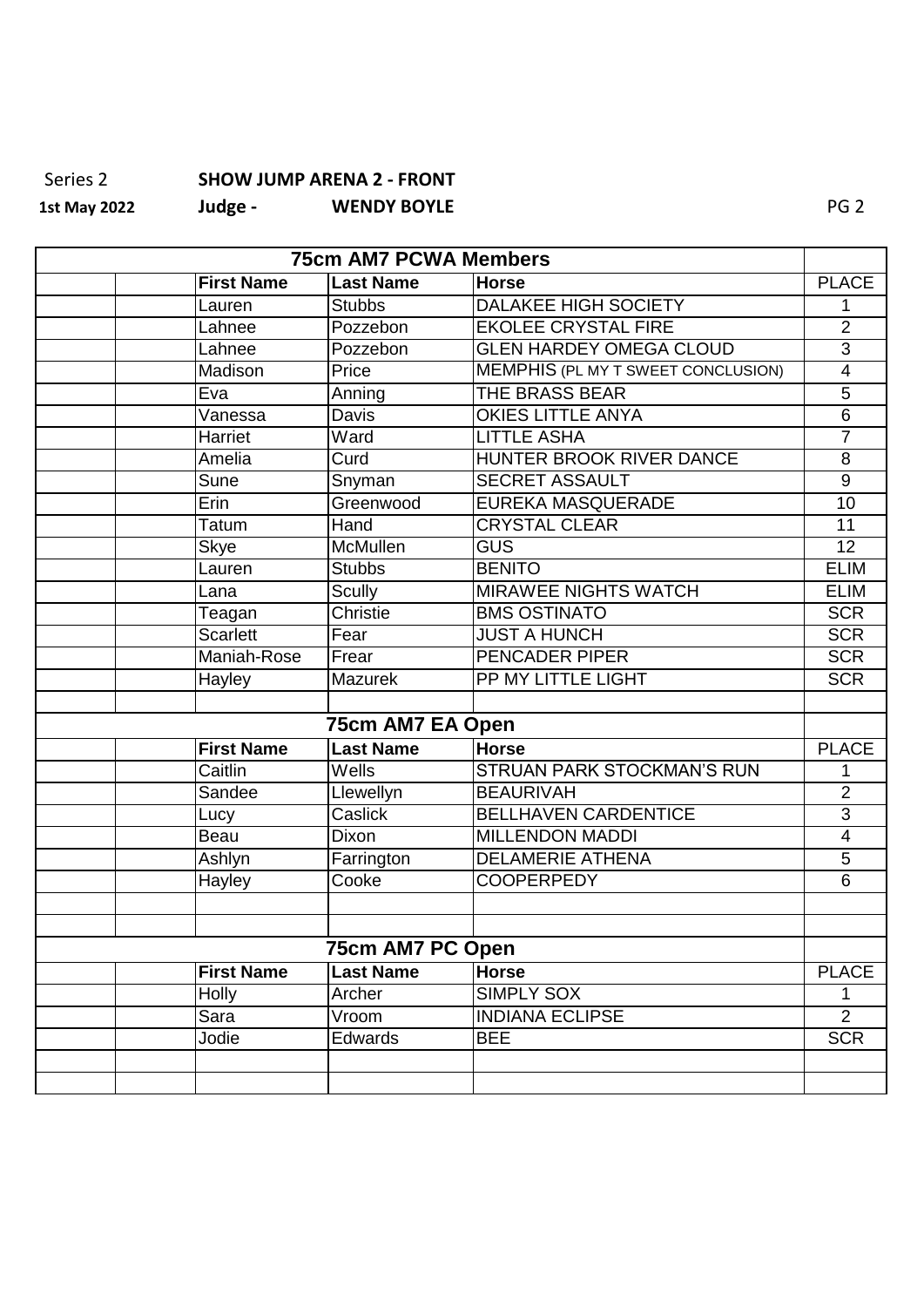## Series 2 **SHOW JUMP ARENA 2 - FRONT**

**1st May 2022 Judge - WENDY BOYLE** PG 3

| 85cm AM7 EA Open |                   |                              |                                           |                 |
|------------------|-------------------|------------------------------|-------------------------------------------|-----------------|
|                  | <b>First Name</b> | <b>Last Name</b>             | <b>Horse</b>                              | <b>PLACE</b>    |
|                  | Taya              | Van Rensburg                 | <b>ARYLINE SWEET DREAMZ</b>               | 1               |
|                  | Sophie            | <b>Mills</b>                 | <b>BRUMBYS GOLDEN OLIVER</b>              | $\overline{2}$  |
|                  | Sydelle           | <b>Bland</b>                 | <b>BREEZEWATER MR BROWN</b>               | $\overline{3}$  |
|                  | Lucy              | Caslick                      | <b>BELLHAVEN CARDENTICE</b>               | $\overline{4}$  |
|                  | Beau              | Dixon                        | <b>MILLENDON MADDI</b>                    | $\overline{5}$  |
|                  | Ashlyn            | Farrington                   | <b>DELAMERIE ATHENA</b>                   | $\overline{6}$  |
|                  | Sandee            | Llewellyn                    | <b>BEAURIVAH</b>                          | <b>WITHDREW</b> |
|                  |                   |                              |                                           |                 |
|                  |                   |                              |                                           |                 |
|                  |                   | 85cm AM7 PC Open             |                                           |                 |
|                  | <b>First Name</b> | <b>Last Name</b>             | <b>Horse</b>                              | <b>PLACE</b>    |
|                  | Holly             | Archer                       | <b>SIMPLY SOX</b>                         | 1               |
|                  |                   |                              |                                           |                 |
|                  |                   | <b>85cm AM7 PCWA Members</b> |                                           |                 |
|                  | <b>First Name</b> | <b>Last Name</b>             | <b>Horse</b>                              | <b>PLACE</b>    |
|                  | Lahnee            | Pozzebon                     | <b>GLEN HARDEY OMEGA CLOUD</b>            | 1               |
|                  | Vanessa           | Davis                        | <b>INDI</b>                               | $\overline{2}$  |
|                  | Lana              | <b>Scully</b>                | <b>BEVANLEE GANDALF</b>                   | $\overline{3}$  |
|                  | Erin              | Greenwood                    | <b>CLASIQUE BEAN</b>                      | 4               |
|                  | Eva               | Anning                       | <b>THE BRASS BEAR</b>                     | $\overline{5}$  |
|                  | Lana              | <b>Scully</b>                | <b>MIRAWEE NIGHTS WATCH</b>               | $\overline{6}$  |
|                  | Madison           | Price                        | <b>MEMPHIS (PL MY T SWEET CONCLUSION)</b> | $\overline{7}$  |
|                  | Lahnee            | Pozzebon                     | <b>EKOLEE CRYSTAL FIRE</b>                | $\overline{8}$  |
|                  | <b>Sune</b>       | Snyman                       | <b>SECRET ASSAULT</b>                     | $\overline{9}$  |
|                  | <b>Skye</b>       | <b>McMullen</b>              | GUS                                       | <b>ELIM</b>     |
|                  | Lauren            | <b>Stubbs</b>                | <b>BENITO</b>                             | <b>SCR</b>      |
|                  | Teagan            | <b>Christie</b>              | <b>BMS OSTINATO</b>                       | <b>SCR</b>      |
|                  |                   |                              |                                           |                 |
|                  |                   |                              |                                           |                 |